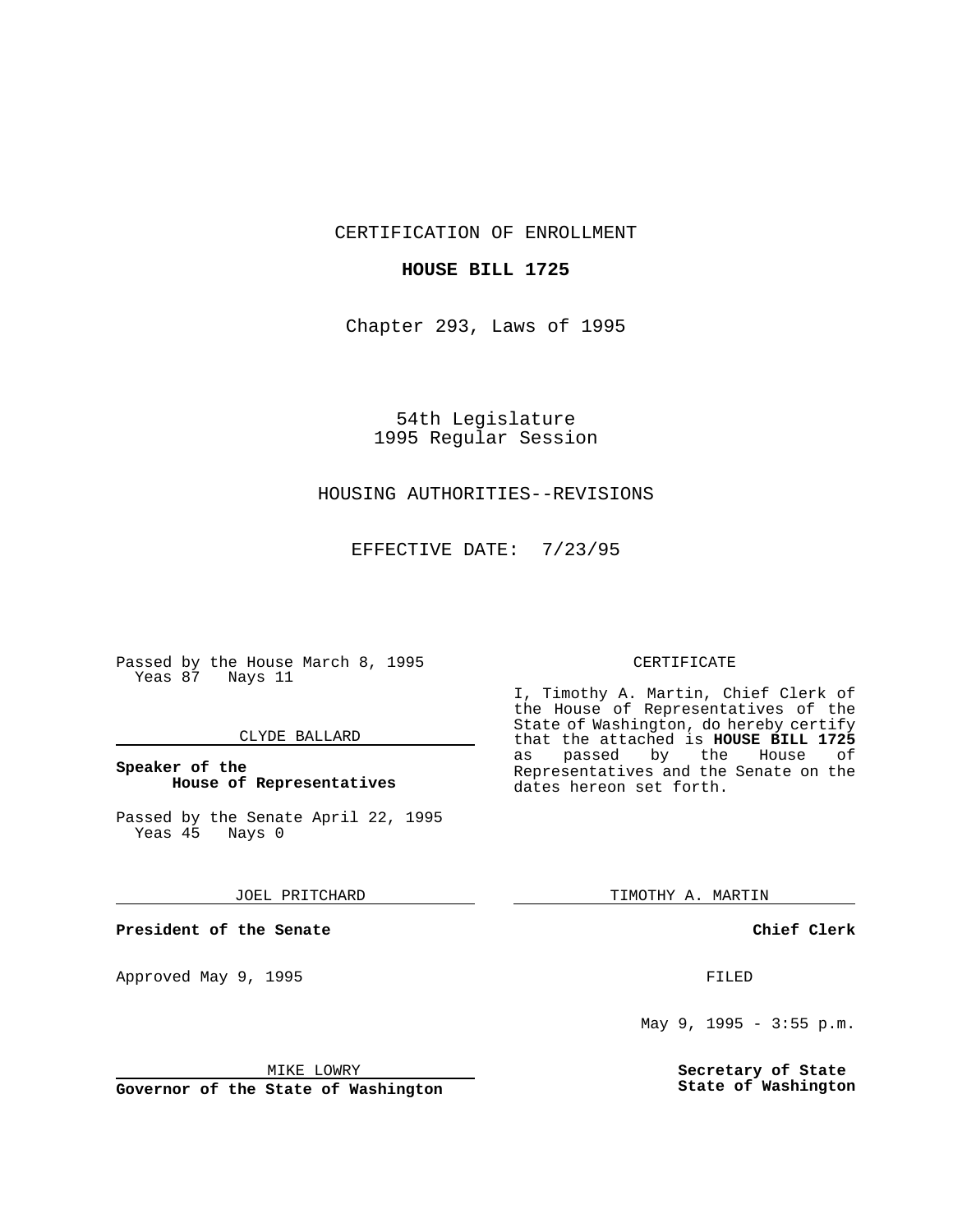# **HOUSE BILL 1725** \_\_\_\_\_\_\_\_\_\_\_\_\_\_\_\_\_\_\_\_\_\_\_\_\_\_\_\_\_\_\_\_\_\_\_\_\_\_\_\_\_\_\_\_\_\_\_

\_\_\_\_\_\_\_\_\_\_\_\_\_\_\_\_\_\_\_\_\_\_\_\_\_\_\_\_\_\_\_\_\_\_\_\_\_\_\_\_\_\_\_\_\_\_\_

Passed Legislature - 1995 Regular Session

## **State of Washington 54th Legislature 1995 Regular Session**

**By** Representatives Brumsickle, Wolfe and Conway

Read first time 02/06/95. Referred to Committee on Government Operations.

1 AN ACT Relating to housing authorities; and amending RCW 35.82.040 2 and 35.82.130.

3 BE IT ENACTED BY THE LEGISLATURE OF THE STATE OF WASHINGTON:

4 **Sec. 1.** RCW 35.82.040 and 1965 c 7 s 35.82.040 are each amended to 5 read as follows:

6 When the governing body of a city adopts a resolution ( $(a\sigma)$ 7 aforesaid)) declaring that there is a need for a housing authority, it 8 shall promptly notify the mayor of such adoption. Upon receiving such 9 notice, the mayor shall appoint five persons as commissioners of the 10 authority created for ((said)) the city. When the governing body of a 11 county adopts a resolution ((as aforesaid, said body)) declaring that 12 there is a need for a housing authority, it shall appoint five persons 13 as commissioners of the authority created for ((said)) the county. The 14 commissioners who are first appointed shall be designated to serve for 15 terms of one, two, three, four and five years, respectively, from the 16 date of their appointment, but thereafter commissioners shall be 17 appointed ((as aforesaid)) for a term of office of five years except 18 that all vacancies shall be filled for the unexpired term. No 19 commissioner of an authority may be an officer or employee of the city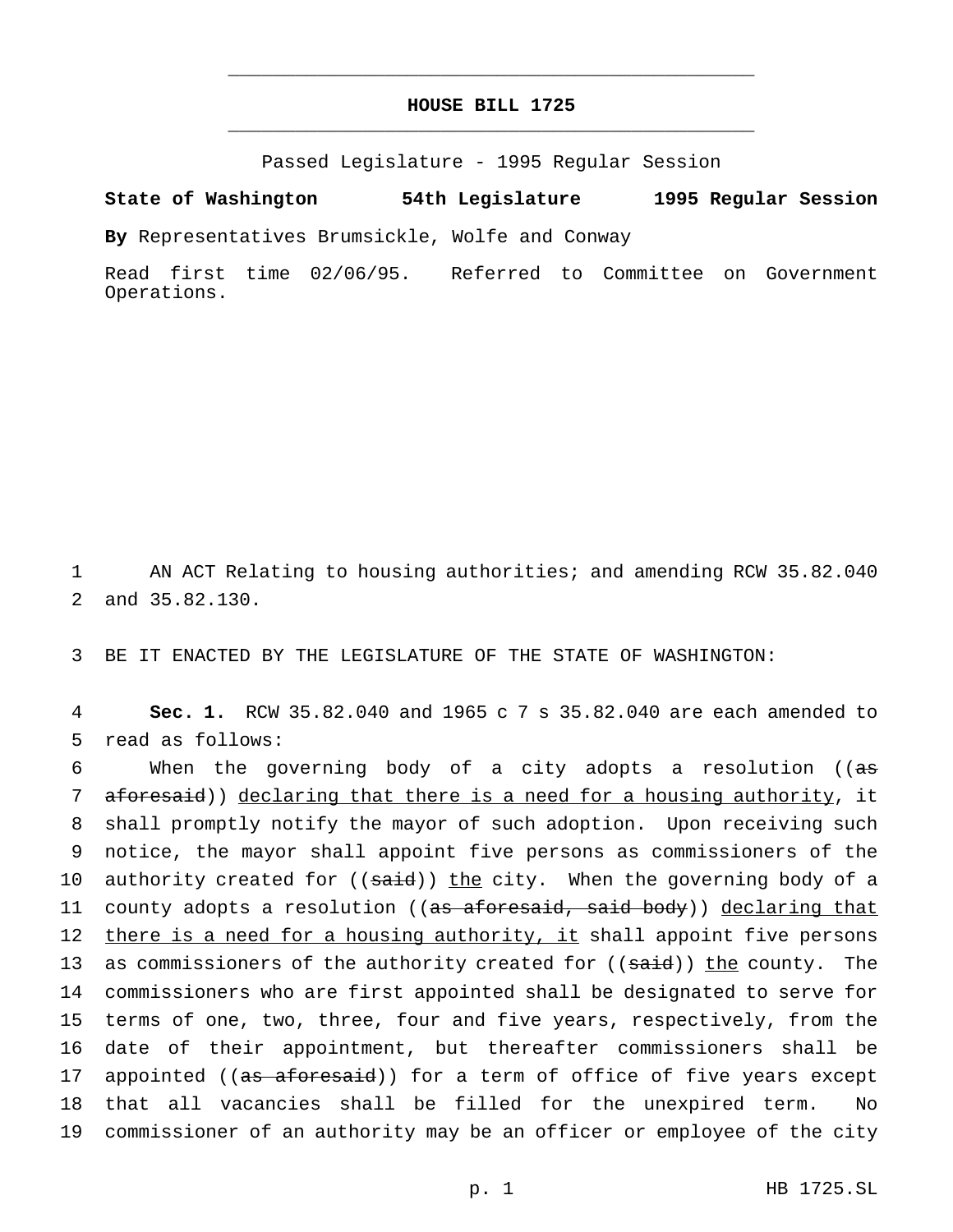1 or county for which the authority is created, unless the commissioner is an employee of a separately elected county official other than the county governing body in a county with a population of less than one hundred seventy-five thousand as of the 1990 federal census, and the total government employment in that county exceeds forty percent of total employment. A commissioner shall hold office until ((his)) a successor has been appointed and has qualified, unless sooner removed according to this chapter. A certificate of the appointment or reappointment of any commissioner shall be filed with the clerk and such certificate shall be conclusive evidence of the due and proper appointment of such commissioner. A commissioner shall receive no 12 compensation for his or her services for the authority, in any 13 capacity, but he or she shall be entitled to the necessary expenses, 14 including traveling expenses, incurred in the discharge of his or her duties.

 The powers of each authority shall be vested in the commissioners thereof in office from time to time. Three commissioners shall constitute a quorum of the authority for the purpose of conducting its business and exercising its powers and for all other purposes. Action may be taken by the authority upon a vote of a majority of the commissioners present, unless in any case the bylaws of the authority shall require a larger number. The mayor (or in the case of an authority for a county, the governing body of the county) shall designate which of the commissioners appointed shall be the first 25 ((chairman)) chair of the commission and he or she shall serve in the 26 capacity of ((chairman)) chair until the expiration of his or her term 27 of office as commissioner. When the office of the ((chairman)) chair 28 of the authority ((thereafter)) becomes vacant, the authority shall 29 select a ((chairman)) chair from among its commissioners. An authority 30 shall select from among its commissioners a vice ((chairman)) chair, and it may employ a secretary (who shall be executive director), technical experts and such other officers, agents and employees, permanent and temporary, as it may require, and shall determine their qualifications, duties and compensation. For such legal services as it may require, an authority may call upon the chief law officer of the city or the county or may employ its own counsel and legal staff. An authority may delegate to one or more of its agents or employees such powers or duties as it may deem proper.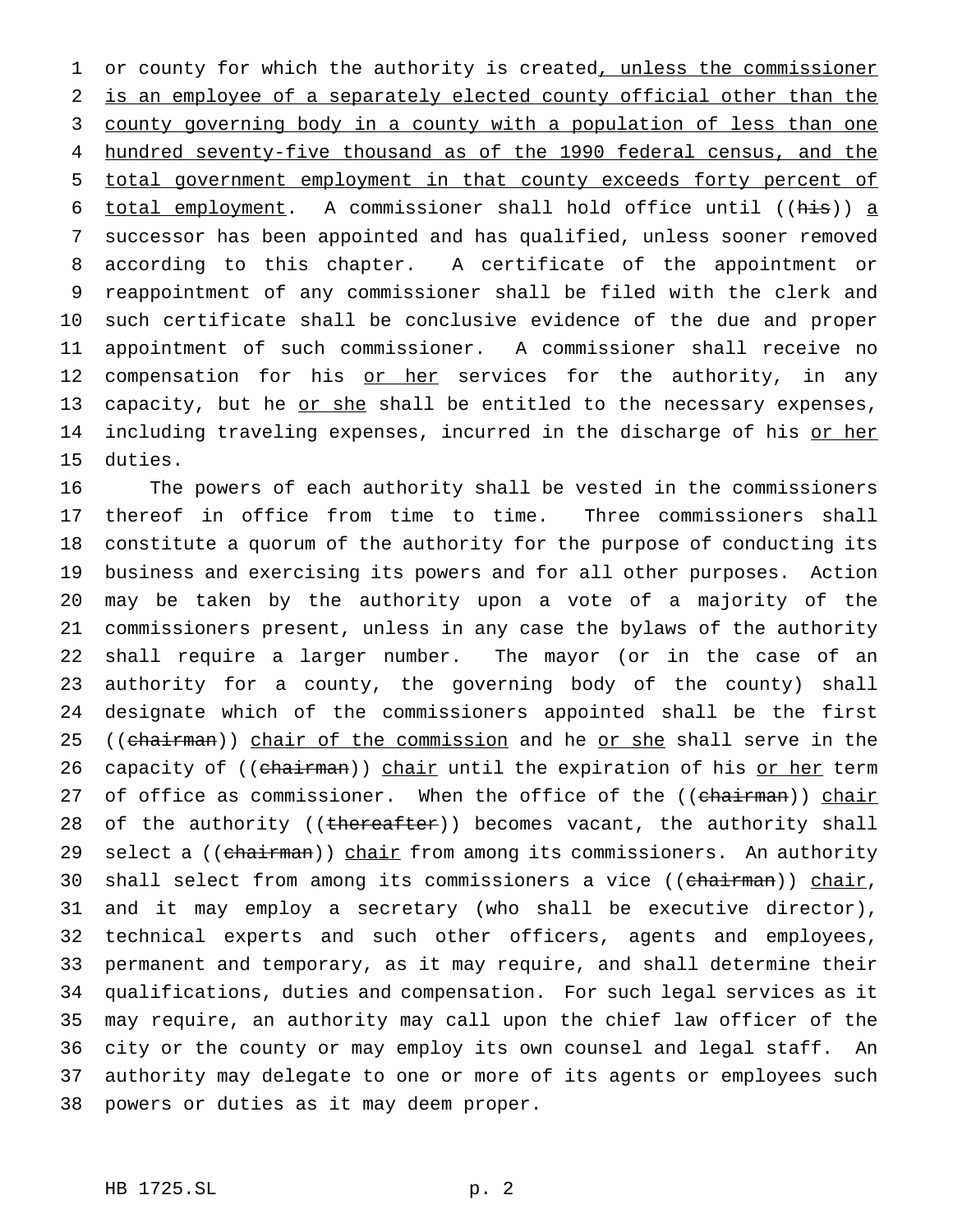**Sec. 2.** RCW 35.82.130 and 1991 c 167 s 2 are each amended to read as follows:

 An authority shall have power to issue bonds from time to time in its discretion, for any of its corporate purposes. An authority shall also have power to issue refunding bonds for the purpose of paying or retiring bonds previously issued by it. An authority may issue such types of bonds as it may determine, including (without limiting the generality of the foregoing) bonds on which the principal and interest are payable: (1) Exclusively from the income and revenues of the housing project financed with the proceeds of such bonds; (2) exclusively from the income and revenues of certain designated housing projects whether or not they are financed in whole or in part with the proceeds of such bonds; or (3) from all or part of its revenues or assets generally. Any such bonds may be additionally secured by a pledge of any grant or contributions from the federal government or other source, or a pledge of any income or revenues of the authority, or a mortgage of any housing project, projects or other property of the authority. Any pledge made by the authority shall be valid and binding 19 from the time when the pledge is made  $((and *recorded*));$  the revenues, moneys, or property so pledged and thereafter received by the authority shall immediately be subject to the lien of the pledge without any physical delivery thereof or further act, and the lien of any such pledge shall be valid and binding as against all parties having claims of any kind in tort, contract, or otherwise against the authority, 25 irrespective or whether the parties have notice thereof. ((The resolution and any other instrument by which a pledge is created shall 27 be filed or recorded.))

 Neither the commissioners of an authority nor any person executing the bonds shall be liable personally on the bonds by reason of the issuance thereof. The bonds and other obligations of an authority (and such bonds and obligations shall so state on their face) shall not be a debt of the city, the county, the state or any political subdivision thereof and neither the city or the county, nor the state or any political subdivision thereof shall be liable thereon, nor in any event shall such bonds or obligations be payable out of any funds or 36 properties other than those of ((said)) the authority. The bonds shall not constitute an indebtedness within the meaning of any constitutional or statutory debt limitation or restriction. Bonds of an authority are declared to be issued for an essential public and governmental purpose